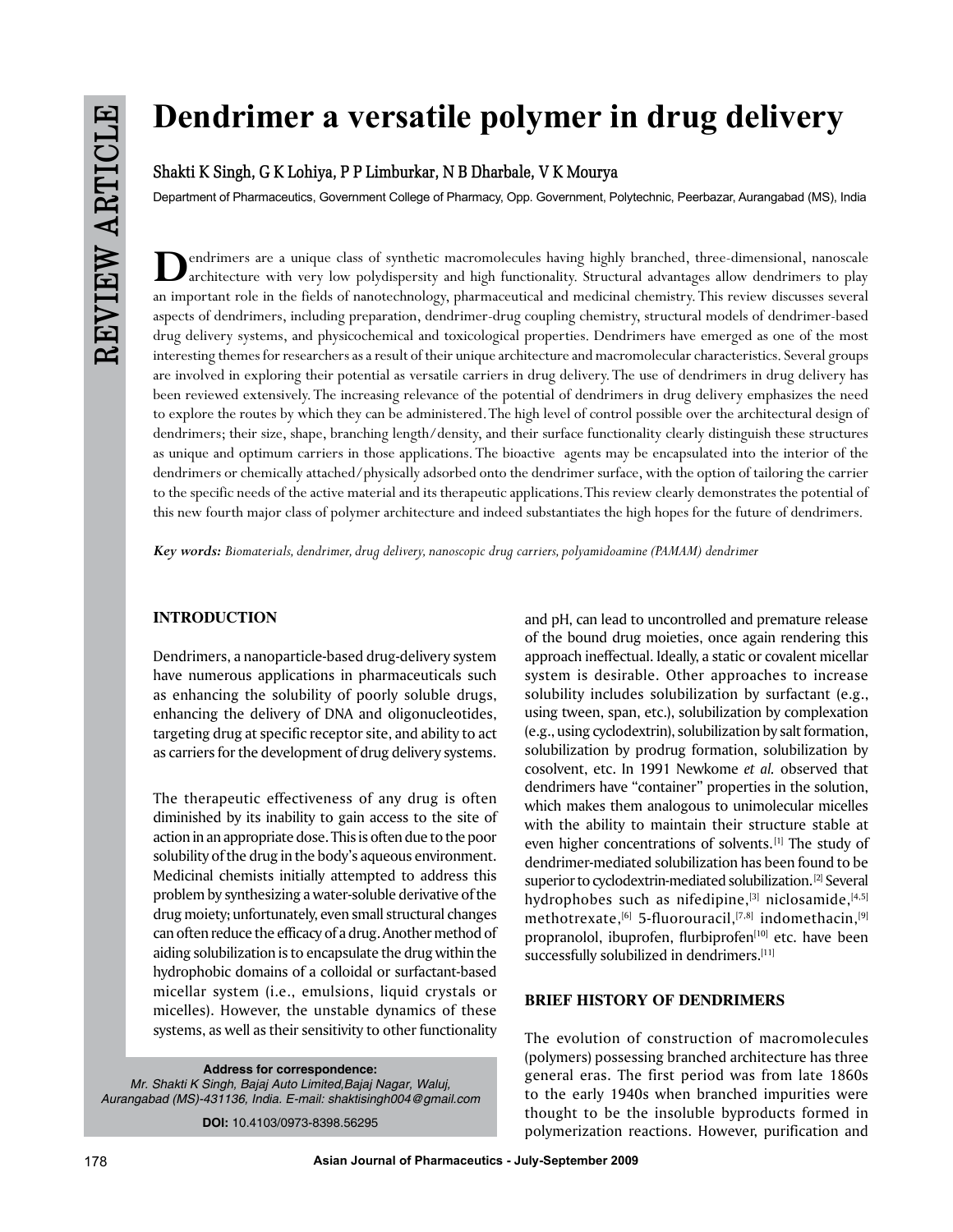separation techniques were too primitive at the time to prove the structures of these impurities.

In the second period of dendrimer history, from early 1940s to the late 1970s, branched polymer structures were considered mostly from the view of polymer physicists, who developed a theory that described that behavior of macromolecules and branched species. The synthesis of these branched structures was attempted using differentiated monomers in a traditional one-pot synthesis used for the preparation of linear polymer chains. Flory noted in the 1950s that the breadth of distribution is coupled with the impossibilities of selectively fractionating, branching, and molecular weight separately makes this approach impractical. Attempt to investigate branching by such means consequently have been notably fruitless. However, he did examine the scaling properties of branched polymers, where he envisioned a branched system synthesized with an  $AB$ <sub>2</sub> type monomer resulting in 1®2 branching system [Figure 1].

In the third period from 1970s and early 1980s, the concept of repetitive growth with branching was successfully reported in by Buhleier *et al*. for the construction of low molecular weight amines. This was followed closely by the parallel and independent development of the divergent, macromolecular synthesis of "true dendrimers" in the Tomalia group. The first article that used the term "dendrimer" and described in great detail the preparation of poly (amidoamine) (PAMAM) dendrimers was presented in 1984 at the 1<sup>st</sup> International Polymer Conference, Society of Polymer Science, Japan, which was then published in  $1985$ .<sup>[12]</sup> In the same year, a communication reported the synthesis of arborols by Newkome *et al*.

# **DENDRIMER**

Generally, when one considers the term polymer, a simplistic image of a straight chain molecule of one or two repeating units, such as that of poly (ethylene), comes to mind. However, with imagination, one can see that polymers could become considerably complex with branching limits. Traditionally polymers are classified as follows: [13]

- Linear polymers These are straight chain polymers made up of any number of monomers linked end to end.
- Cross linked polymers These become denser as the cross-linked bonds increase in number and strength.
- Branched polymers These are composed of polymers constructed from monomeric units bearing a nonpolymerizing molecular branch; the resulting molecule is an essentially linear polymer with any number of branches.

Extending this idea generates a fourth category capable of additional polymerizing branch as the major class of macromolecular architecture called hyperbranched polymers have evolved; the category of hyperbranched polymers is referred to as dendritic polymers owing to their similarity to branches of tree. They consist of the following four subcategories:

- **Random hyperbranched:** It is the subclass of dendritic macromolecules, prepared by polymerization of  $AB<sub>x</sub>$ monomers, where x is 2 or more. Polymerization of such monomers gives highly branched polymers, as shown in Figure 2. In these polymers, structure and size control is limited.
- **Dendrigraft:** It is prepared by reactive oligomers or polymers used to protect-deprotect. These are having larger structure than dendrimers.Structure of Dendrigraft shown in Figure 3.
- **Dendrons and dendrimers: [14]** A dendrimer is defined as hyperbranched ordered, monodisperse, high molecular weight polymer possessing a central core with void spaces, radially extending repeat units and a terminal functional group as abundant surface as shown in Figure 4. Dendron is a segment of the dendrimer.[15]



**Figure 1:** Flory's branched architecture created by reaction of  $AB_2$  type monomer.



Figure 2: Random hyperbranched polymer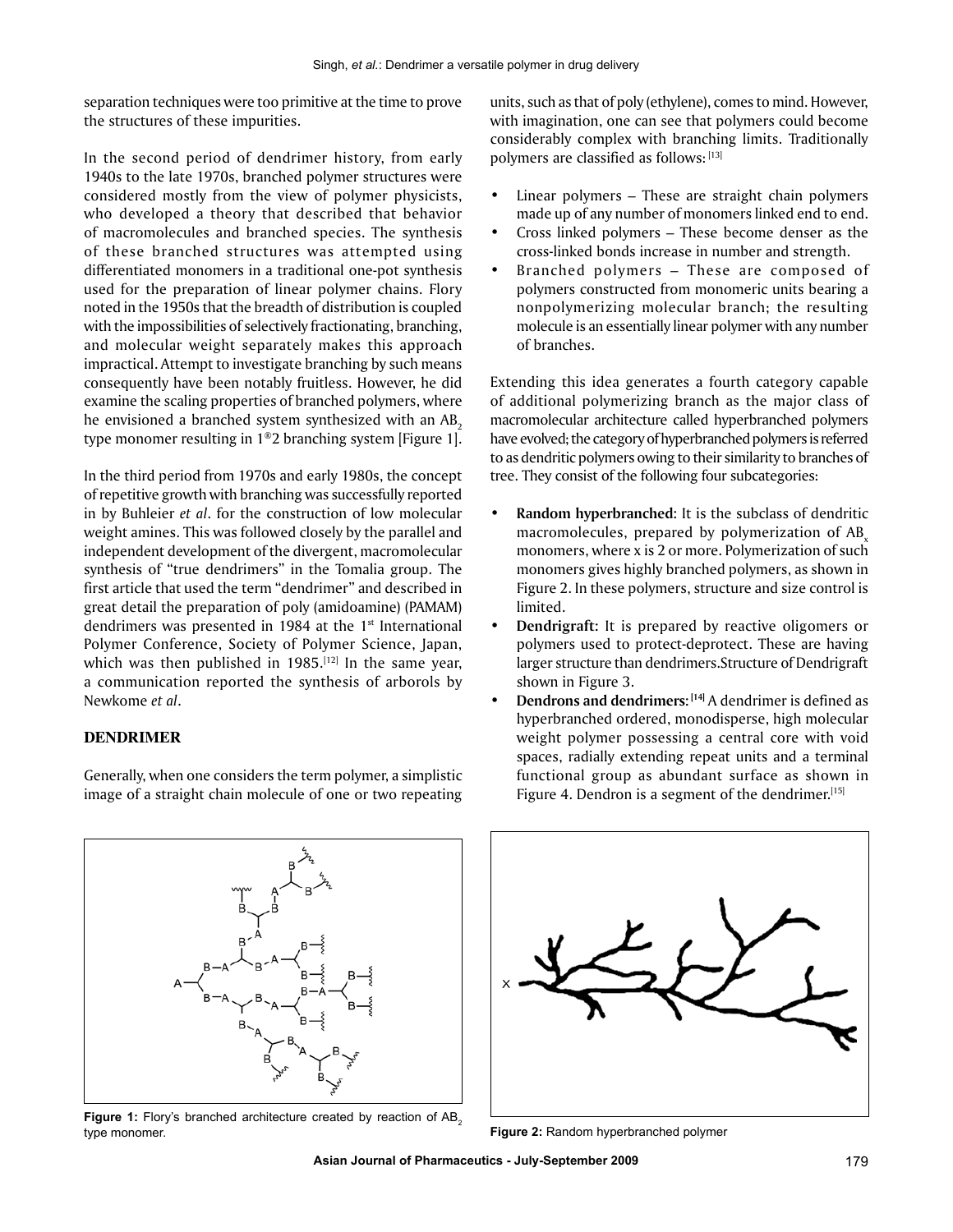The present dissertation is concerned with the last category, namely that of dendrimers. The word dendrimer is derived from the Greek word dendri (tree-branch-like) and meros (part of) and was coined by Tomalia. Other names for dendrimers are "arborols" from Latin also referring to a tree and "cascade polymers." Although the earlier name "cascade molecule" is more directly connected to nomenclature, the expression "dendrimer" has been generally accepted from about 30 years ago.[16]

A dendrimer is generally described as a macromolecule, which is characterized by its extensively branched 3D structure that provides a high degree of surface functionality and versatility. Its structure is always built around a central multi-functional core molecule, with branches and end-groups. Dendrimers are synthesized in a stepwise manner, i.e., each successive shell, known as a generation, is formed in an individual step. Dendrimers are composed of three distinct regions:

- An initiator core
- A series of inner microdomains or internal cavities made up of repetitive molecular units
- Terminal moieties from which future branching may take place [Figure 5].[17,18]





# **SCOPE OF DENDRIMER RESEARCH**

The scope of dendrimer research depends on its applicability. Based on literature survey, it is found that there are more than 30 areas that have wide scope in dendrimer research, out of which important areas of interest are synthesis, drug delivery, biotechnology, nanotechnology, contrast agent, detection, cosmetic, and catalyst. [19] Patents growths of dendrimer from 1981 to 2008 were shown in Figure 6.

# **DENDRIMER PATENT TRENDS: AN EXPLOSIVE GROWTH**

By searching for and reviewing hundreds of dendrimer patents, we could elucidate several important dendrimer patent trends. Dendrimer patenting is the more exotic; biospace is common now, whether for pharmaceuticals, drug delivery, diagnostics, nanotechnology or biotechnology. Starpharma continues to build its patent portfolio. Based on application, dendrimer patents were weighted. Some patents, for example, may briefly recite dendrimers as a potential embodiment, but do not expressly claim or exemplify dendrimers. Such patents were given relatively little weight compared to patents that



**Figure 3:** Dendrigraft polymer **Figure 4:** Dendron and dendrimer



**Figure 5:** Dendritic structure **Figure 6:** Dendrimer patents - An explosive growth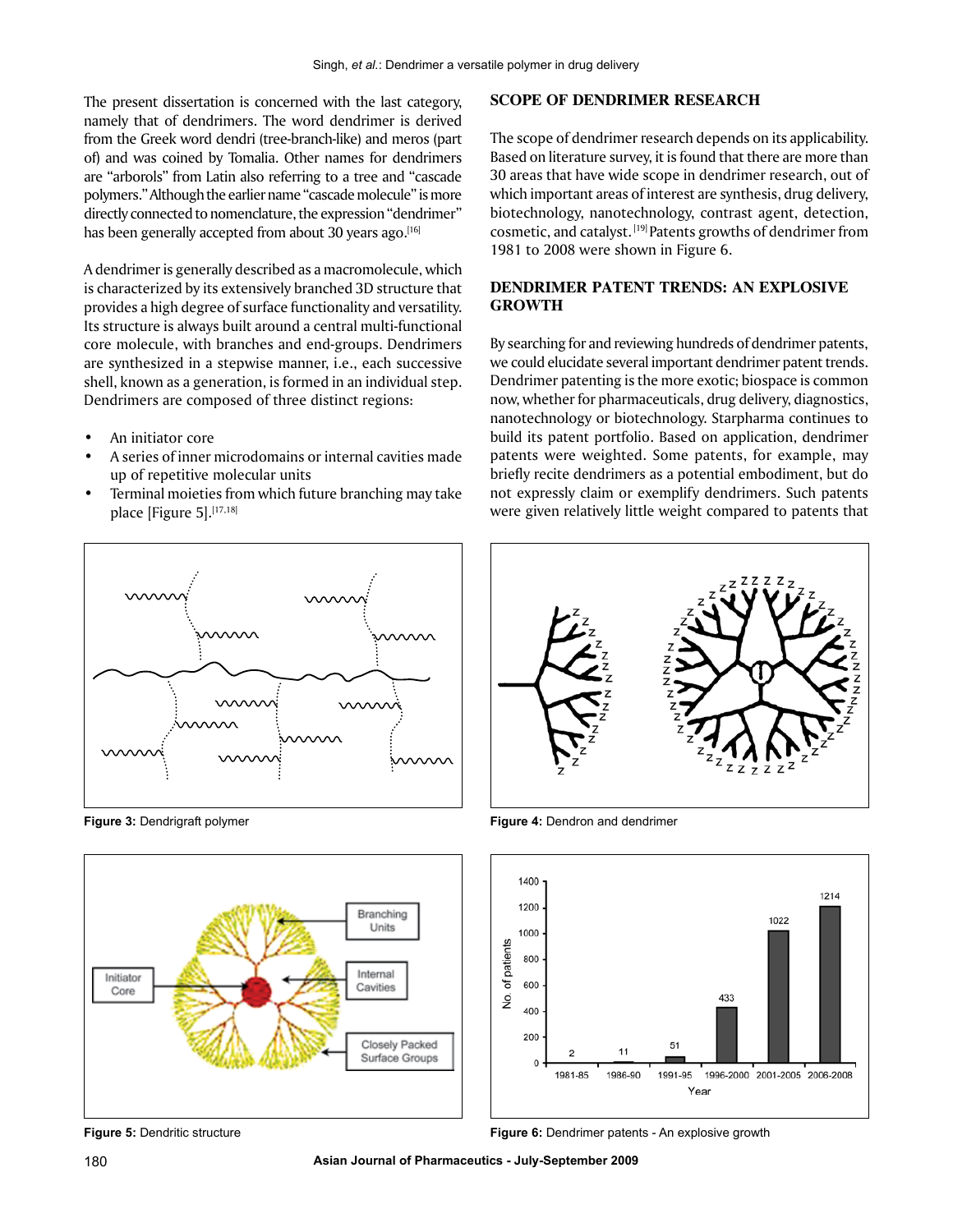expressly focused on dendrimers. Based on US patent search, we found following potential areas and patent trends. [20, 21]

#### **Synthesis drug delivery**

- Biotechnology
- Nanotechnology
- **Cosmetics**

# **Comparison with linear polymer**

Dendrimers have the unique properties unlike the traditional polymers. Because of their molecular architecture, dendrimers show some significantly improved physical and chemical properties when compared to traditional linear polymers. Dendrimer solutions have lower viscosity than linear polymers. In solution, linear chains exist as flexible coils; in contrast, dendrimers form a tightly packed ball. This has a great impact on their rheological properties. Dendrimer solutions have significantly lower viscosity than linear polymers.<sup>[22]</sup> When the molecular mass of dendrimers increases, their intrinsic viscosity goes through a maximum at the fourth generation and then begins to decline.<sup>[23]</sup> Comparison of dendrimers with linear polymers is shown in Table 1.

# **General synthetic approach of dendrimers**

Synthesis approach of dendrimer were shown in Figure 7. Dendritic polymers or dendrimers are synthesized using a stepwise repetitive reaction sequence that guarantees a very highly monodisperse polymer, with a nearly perfect hyperbranched topology radiating from a central core and grown generation by generation.[24] The synthetic procedures developed for dendrimer preparation permit early complete control over the critical molecular design parameters such as size, shape, surface/interior chemistry, flexibility, and topology.

# **Divergent synthesis**

In the divergent approach, the dendrimer is prepared from the core as the starting point and built up generation by generation as shown in Figure 8. In the divergent way, problems occur from an incomplete reaction of the end groups, since these structure defects accumulate with the

buildup of further generation. As the side products possess similar physical properties, chromatographic separation is not always possible. Therefore, the higher generations of divergently constructed dendrimers always contain certain structural defects. To prevent side reactions and to force reactions to completion, a large excess of reagents is required; however, this causes some difficulties in the purification of the final product.

# **Convergent synthesis**

The convergent approach starts from the surface and ends up at the core, where the dendrimer segments (dendrons) are coupled together as shown in Figure 9. In this way, only a small number of reactive sites are functionalized in each step, giving a small number of possible side-reactions per step. Therefore, each synthesized generation of dendrimers can be purified, although purification of high-generation dendrons becomes more cumbersome because of increasing similarity between reactants and formed product. However, with proper purification after each step, dendrimers without defects can be obtained by the convergent approach. On the other side, the convergent approach does not allow the formation of high generations because steric problems occur in the reactions of the dendrons and the core molecule.

# **General synthetic procedure for PAMAM dendrimer**

The construction of an EDA-core PAMAM dendrimer consists of two consecutive steps: Michael addition of primary amine

| Table 1: Comparison of dendrimers with linear polymers |  |  |
|--------------------------------------------------------|--|--|
|--------------------------------------------------------|--|--|

| Property           | <b>Dendrimers</b> | <b>Linear polymers</b> |
|--------------------|-------------------|------------------------|
| Structure          | Compact, globular | Not compact            |
| Architecture       | Regular           | Irregular              |
| Size               | Certain           | Uncertain              |
| Shape              | Spherical         | Random coil            |
| Aqueous solubility | High              | Low                    |
| Viscosity          | Low               | High                   |
| Reactivity         | High              | Low                    |
| Polydispersity     | Monodisperse      | Polydisperse           |
| Architecture       | Highly symmetric  | Unsymmetric            |
| Monomer units      | Only 2            | At least 20            |



**Figure 7:** Synthesis of dendrimers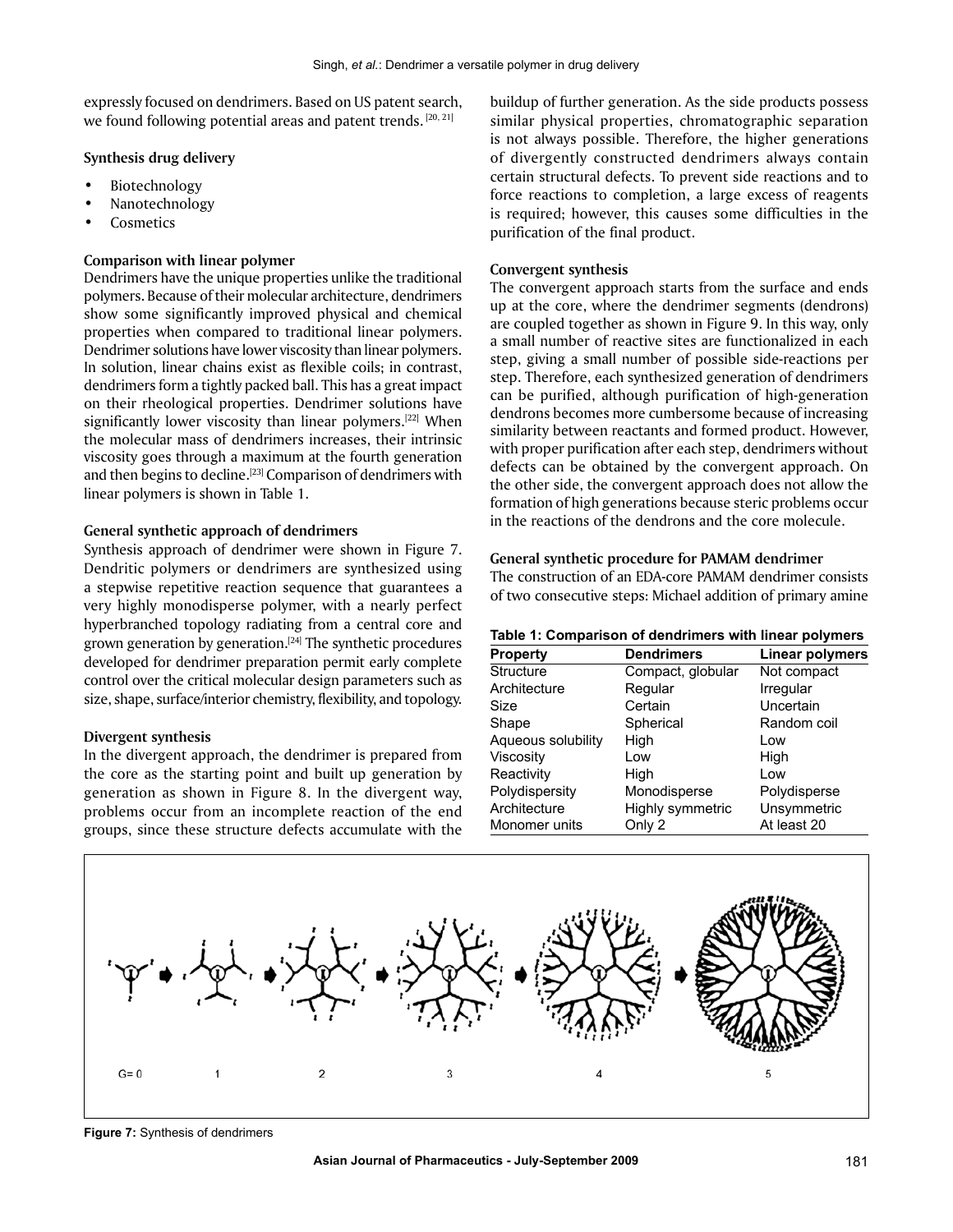



**Figure 8:** Divergent synthesis of dendrimer **Figure 9:** Convergent synthesis of dendrimer



**Figure 10:** General synthesis of PAMAM dendrimer

(EDA in the very first step) to methyl acrylate followed by the amidation of the formed multiester (tetraester at the very beginning) with EDA<sup>[25,26]</sup> [Figure 10]. The tetraester is called PAMAM dendrimer of generation−0.5 (G-0.5) and the initial EDA itself may be considered as the generation G-1. The following amidation of the tetraester with EDA yields generation zero (G0) of the dendrimer with four terminal amino groups. The reiteration of this two-step procedure leads to higher dendrimer generations. Such a strategy of constructing dendrimers is known as the divergent synthesis method.

# **Surface modification of dendrimers**

In order to increase water solubility, biocompatibility and to reduce toxicity, it is necessary to change the surface of the dendrimers. Different attempts have been made for the surface modification of dendrimers. Now a day, considerable effort has been dedicated to the preparation of dendrimers that are designed to be highly biocompatible and water soluble. In addition, some dendrimers have been designed to be biodegradable, e.g., polylysine.<sup>[27]</sup> Dendrimers having carbohydrate moiety at core or periphery have been widely explored and are emerging as promising immunological tools because of their multivalent binding capacity.<sup>[28]</sup> Grinstaff *et al*. [29] prepared different polyester dendrimers incorporating monomers such as glycerol, succinic acid, phenylalanine, etc. Bhadra et al.<sup>[30]</sup> synthesized PEGylated dendritic nanocarrier for the delivery of fluorouracil. The PEGylated dendrimer has shown to increase drug loading but reduced drug release and hemolytic toxicity of dendrimers.[31] Majoros studied the nature of the acetylation reaction and reported a method for the preparation of an acylated macromolecule, which can serve as a scaffold for complex dendrimeric structures. Acetylated G5 PAMAM dendrimer represents a more compact structure than the nonacetylated G5 PAMAM dendrimer. In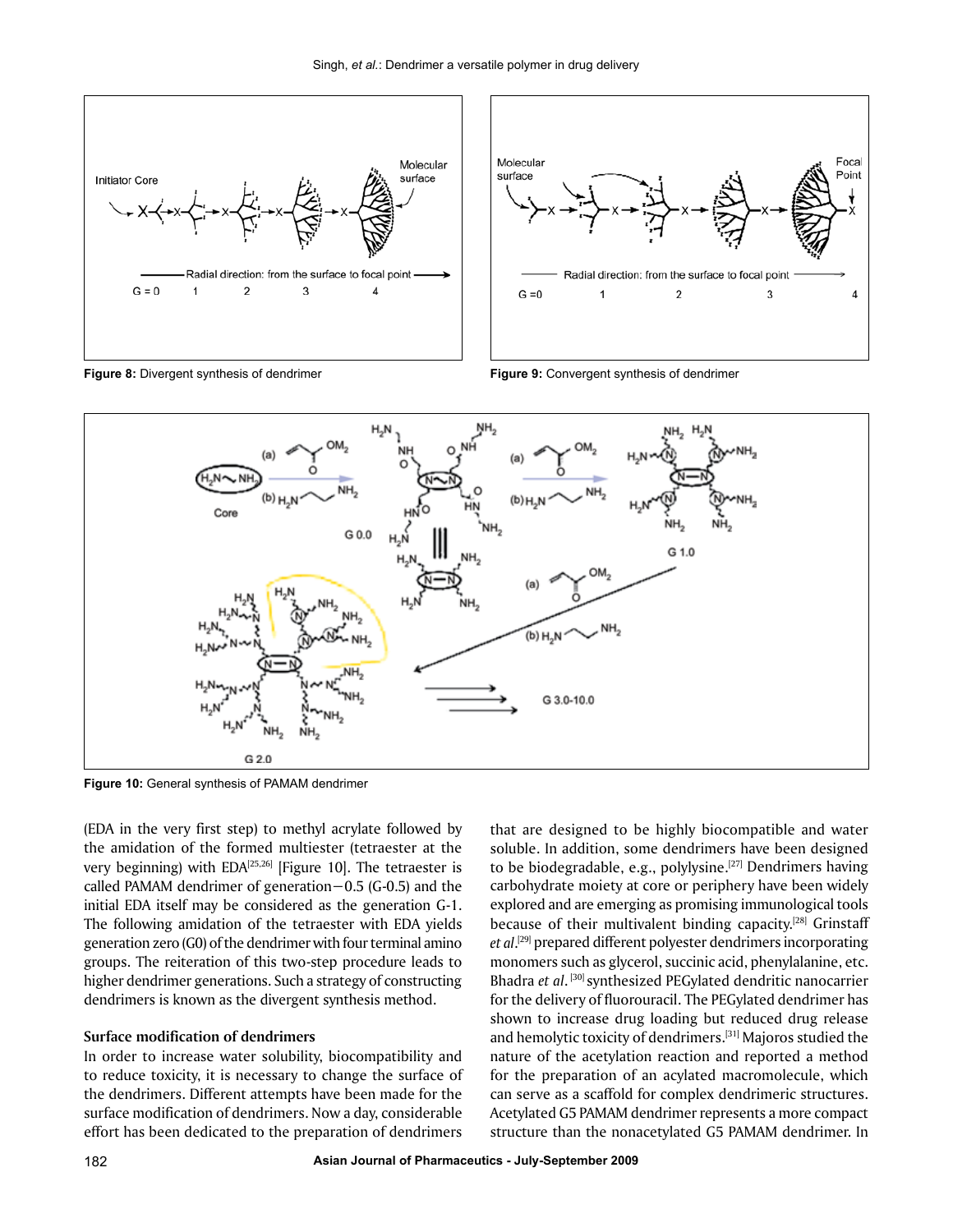$Ref,$ [32] the enhancement of gene transfer activity mediated by mannosylated dendrimer/alpha cyclodextrin activity conjugate has been studied. Jevprasesphant *et al*. prepared lauryl-dendrimer conjugates to enhance transepithelial transport and reduce cytotoxicity.<sup>[33]</sup>

# **Biocompatibility of dendrimers**

Dendrimers have to exhibit low toxicity and be nonimmunogenic in order to be widely used in biomedical applications. To date, the cytotoxicity of dendrimers has been primarily studied *in vitro*; however, a few *in vivo* studies have been published. As observed for other cationic macromolecules, including liposomes and micelles, dendrimers with positively charged surface groups are prone to destabilize cell membranes and cause cell lysis. For example, *in vitro* cytotoxicity IC50 measurements (i.e., the concentration where 50% of cell lysis is observed) for amino-terminated PAMAM dendrimers revealed significant cytotoxicity on human intestinal adenocarcinoma Caco-2 cells. Furthermore, the cytotoxicity was found to be generation-dependent, with higher generation dendrimers being the most toxic. Some recent studies have shown that amino-terminated PAMAM dendrimers exhibit lower toxicity than more flexible amino-functionalized linear polymers perhaps due to lower adherence of the rigid globular dendrimers to cellular surfaces.<sup>[34]</sup> Comparative toxicity studies on anionic (carboxylate-terminated) and cationic (aminoterminated) PAMAM dendrimers using Caco-2 cells have shown a significantly lower cytotoxicity of the anionic compounds. In fact, lower generation PAMAM dendrimers possessing carboxylate surface groups show neither hematotoxicity nor cytotoxicity at concentrations up to 2 mg/ml. One way to reduce the cytotoxicity of cationic dendrimers may reside in partial surface derivatization with chemically inert functionalities such as PEG or fatty acids. A partial derivatization with as few as six lipid chains or four PEG chains on a G4-PAMAM, respectively, was sufficient to lower the cytotoxicity substantially. Only a few systematic studies on the *in vivo* toxicity of dendrimers have been reported so far. Upon injection into mice, doses of 10 mg/kg of PAMAM dendrimers (up to  $G = 5$ ), displaying either unmodified or modified amino-terminated surfaces, did not appear to be toxic. Hydroxy-or methoxy-terminated dendrimers based on a polyester dendrimer scaffold have been shown to be of low toxicity both *in vitro* and *in vivo*. At very high concentrations (40 mg/ml), these polyester dendrimers induced some inhibition of cell growth *in vitro* but no increase in cell death was observed. Upon injection into mice, no acute or long-term toxicity problems were observed. The nontoxic properties make these new dendritic motifs very promising candidates for drug delivery devices.<sup>[35]</sup>

#### **General characterization of dendrimers**

#### *Brief history of characterization of dendrimers*

The earliest work on dendrimer characterization was concerned with aspects of the organic chemistry. The development of mass spectroscopic techniques such as matrix assisted laser desorption (MALDI) and electrospray mass spectrometry has

allowed the absolute determination of dendrimer perfection.[36]

Hydrodynamic sizes from intrinsic viscosity (IV), gel permeation chromatography (GPC), and holographic relaxation spectroscopy (HRS) map the changes in size with generation. Light scattering techniques measure the radius of gyration (Rg) of dendrimers, which is an average of the spatial arrangement of spatial distribution of all the units. Transmission electron microscopy has been used to image individual dendritic molecules, usually the larger generations. More recently, atomic force microscopy has also been used to image dendritic molecules.

# **Spectroscopy and spectrometry**

#### *UV-Vis method*

UV-Visible spectroscopy can be used to monitor the synthesis of dendrimers. The intensity of the absorption band is essentially proportional to the number of chromophoric units. UV-Vis has been used also to define morphological information.<sup>[37]</sup>

#### *Infra-red spectroscopy*

Infra-red (IR) spectroscopy is mainly used for the routine analysis of the chemical transformations occurring at the surface of dendrimers, such as the disappearance of nitrile groups in the synthesis of PPI dendrimers.[38]

#### *Nuclear magnetic resonance spectroscopy*

Routine Nuclear magnetic resonance (NMR) analyses are especially useful during the step-by-step synthesis of dendrimers, even up to high generations, because they afford information about the chemical transformations undergone by the end groups. Special techniques of NMR, e.g.,<sup>[13]</sup> C NMR etc have also been used to probe their size and morphology.[39]

#### *Fluorescence*

The high sensitivity of fluorescence has been used to quantify defects during the synthesis of dendrimers. When a fluorescent unit is attached to the core of a dendrimer or dendron, changes in the fluorescence spectra resulting from changes in size and shape are observed after a certain generation.<sup>[40]</sup>

#### *Mass spectrometry*

Due to their mass limitation, classical mass spectrometry techniques such as chemical ionization or fast atom bombardment (FAB) can be used only for the characterization of small dendrimers, whose mass is below 3000 Da. For higher molecular weights, techniques developed for the characterization of proteins and polymers have to be applied.[41]

#### *Scattering techniques*

Small angle X-ray scattering (SAXS) technique is often used for the characterization of polymers can be applied to dendrimers to obtain information about their average radius of gyration (Rg) in solution. The intensity of the scattering as a function of angle also provides information on the arrangement of polymer segments and segment density distribution within the molecule.<sup>[42]</sup>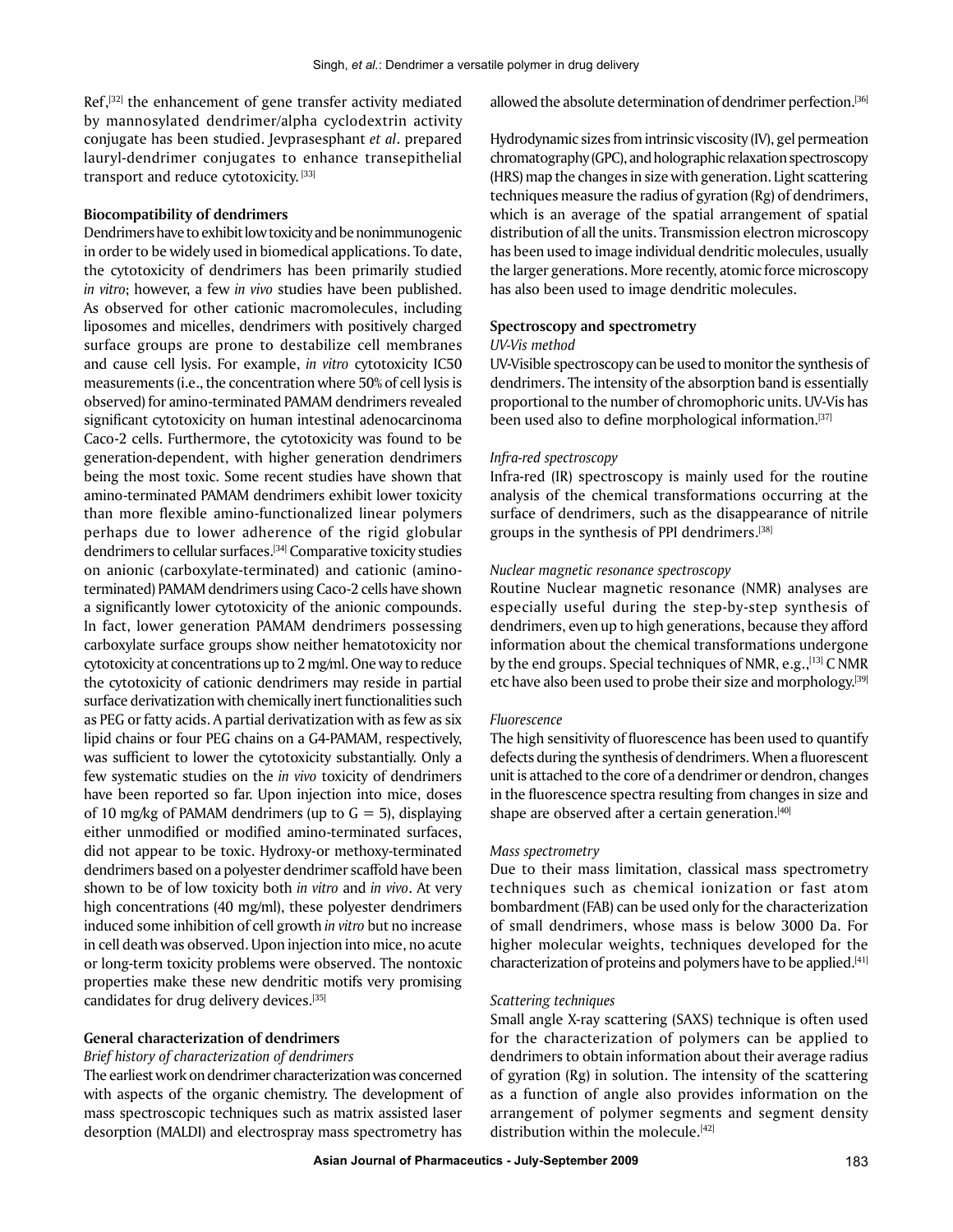# *Microscopy*

Two types of microscopy, different in principles, have been used for imaging dendrimers. In transmission microscopy, electrons or light produce images that amplify the original, with a resolution ultimately limited by the wavelength of the source. In scanning microscopy such as Atomic Force Microscopy (AFM), the images are produced by touch contact Q at a few angstroms of a sensitive cantilever arm with the sample. Visualizing single molecules by optical microscopy has been successfully carried out for dendrimers having a fluorescent core.[43]

# *Size exclusion chromatography*

Size exclusion (or gel permeation) chromatography allows the separation of molecules according to size. A detector such as a differential refractive index or a LLS detector (see above) is connected to the size exclusion chromatography (SEC) apparatus for the determination of the polydispersity, which is generally very close to unity. Most types of dendrimers were characterized by SEC, even self-assembled dendrimers.<sup>[44]</sup>

# **Electrical techniques**

# *Electron paramagnetic resonance*

Electron paramagnetic resonance was used for the quantitative determination of the substitution efficiency on the surface of PAMAM dendrimers or was able to detect interactions between the end groups of large PPI dendrimers.<sup>[45]</sup>

# *Electrochemistry*

Electrochemistry may afford mainly three types of information concerning the structure of dendrimers. Exhaustive coulometry has been used to measure the number of electroactive groups, in most cases ferrocenes, linked to the surface of PPI, poly (aryl ether), and also for naphthalene groups linked to PAMAM dendrimers.[46]

# *Electrophoresis*

Gel electrophoresis is widely used in biology for the routine analysis and separation of biopolymers such as proteins and nucleic acids. This technique was used for the assessment of purity and homogeneity of several types of water-soluble dendrimers such as PAMAM dendrimers having  $NH_3^+$  or COO– end groups. Gel electrophoresis is also used for studying the interaction between positively charged dendrimers and DNA in view of transfection experiments. It was found that complex formation depends both upon the generation (size), and the charge ratio for PAMAM dendrimers.<sup>[47]</sup>

# **Rheology, physical properties**

# *Intrinsic viscosity*

Rheology and particularly dilute solution viscosimetry studies can be used as analytical probe of the morphological structure of dendrimers.[48] Dendrimers should exhibit a maximum in the dependence of the intrinsic viscosity [g] on generation, because the volume grows faster with generation than the molecular weight for the first generations, whereas the contrary occurs after a certain generation. This behavior is experimentally observed for several series of dendrimers.

# *Differential scanning calorimetry*

The Differential scanning calorimetry (DSC) technique is generally used to detect the glass transition temperature (Tg), which depends on the molecular weight, entanglement and chain-end composition of polymers. The Tg is affected by the end group substitutions, and molecular mass DSC and Temperature modulated calorimetry (TMC) can also used to detect physical aging of dendrimers.

# **Miscellaneous**

Of course, elemental analyses are usually performed with dendrimers, but due to their repetitive structure, this technique is uninformative, especially for high generations. Some techniques have been rarely used for characterizing dendrimers. Among them, one can cite sedimentation for lactosylated PAMAM dendrimers, and PMMH dendrimers, or titrimetry to determine the number of NH<sub>2</sub> end groups of PAMAM dendrimers.

# **Applications**

There are following precise reasons which make the dendrimer an effective carrier for the drug delivery system.

- Forms uniform shell structure.
- Can be precisely designed and manufactured, permits tunable solubility, low toxicity and bioattachment capability.
- Possibilities of adjusting physical and chemical properties by altering chemistry.

# **Dendrimers in drug delivery**

# *Dendrimer-drug conjugates*

Drug molecules can be either chemically conjugated to the dendrimer surface or physically encased inside a dendrimer core. For chemical conjugations, a good coupling efficiency may be achieved if functional groups are activated prior to coupling. Hydroxyl (OH), carboxyl (COOH), primary amine (NH<sub>2</sub>), thiol (SH) and guanidino are commonly found functional groups in drug molecules and polymers. Hydroxyl groups can be converted to active intermediates that favor nucleophilic reactions. For example, coupling hydroxyl groups with primary amine groups causes primary amine groups to form secondary amines or stable carbamate bonds. Amides are relatively stable in basic, acidic and enzymatic conditions. In some cases, direct coupling may lead to the deactivation of drugs, so that the conjugated drugs (i.e., prodrugs) will not have any pharmaceutical effect until they are cleaved from the bonding.<sup>[49]</sup> PAMAM dendrimers form conjugates with 5FU, which are water soluble and releases free 5FU slowly on hydrolysis of the conjugate, thereby reducing the toxicity.<sup>[50]</sup>

# *Site specific delivery*

Dendrimers can be used as coating agents to protect or deliver drugs to specific sites in the body or as time-release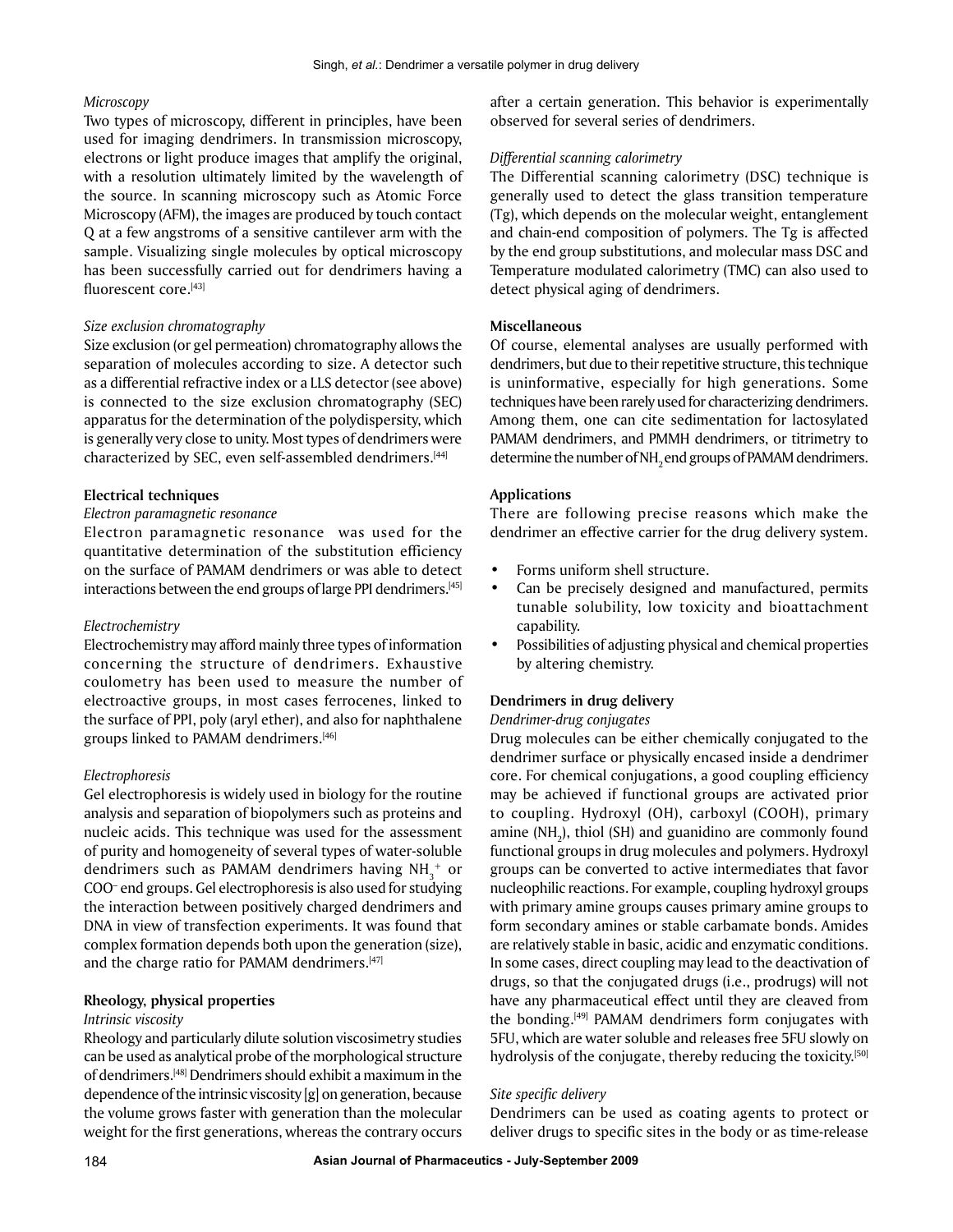vehicles for biologically active agents. Well defined and macromolecular structure of dendrimer offers the polyvalent characteristic. Through polyvalent interactions with receptors and binding sites, dendrimers may be designed to achieve higher activity than small molecules. In addition, dendrimers may be constructed and modified to have longer duration of action, reduced side effects and other beneficial effects compared with currently available pharmaceuticals. Branched poly (l-glutamic acid) chains were centered around PAMAM dendrimers to create new biodegradable polymers with improved biodistribution and targeting ability. These constructs were surface-terminated with poly (ethylene glycol) chains to enhance their biocompatibility and folic acid receptors to introduce cell-specific targeting.<sup>[51]</sup>

#### *Solubility enhancer*

PAMAM dendrimers possess empty internal cavities that can encapsulate hydrophobic guest molecules in the macromolecule interior. Drugs or other molecules can either be attached to dendrimers' end groups or encapsulated in the macromolecule interior. These specific properties make dendrimers suitable for drug delivery systems. Dendrimers can be used as the carriers to increase the solubility of drug.<sup>[6]</sup> The effect of PAMAM dendrimer generation, its size and surface functional groups on the aqueous solubility, and therefore, the bioavailability of nifedipine has been studied.<sup>[52]</sup> The solubility enhancement of nifedipine was higher in the presence of ester-terminated dendrimers than their amino-terminated analogues possessing the same number of surface groups.

#### *Transdermal drug delivery*

PAMAM dendrimers enhanced the bioavailability of indomethacin in transdermal delivery applications.<sup>[52]</sup> Wang *et al*. [54] reported the utilization of polyhydroxyalkanoate and G 3 PAMAM dendrimers as Transdermal drug delivery (TDDS). Cheng *et al*. [55] investigated TDDS for anti-inflammatory drugs and concluded that the bioavailability of anti-inflammatory drugs was increased; it may be due to the facilitated skin penetration of such drugs.

#### *Ocular dug delivery*

Vandamme and Broberck<sup>[56]</sup> have reported the development of ophthalmic vehicles in ocular drug delivery using PAMAM dendrimers for pilocarpine nitrate. They found that there is more ocular residence time and significantly increased bioavailability by using PAMAM dendrimers.

Starpharma<a>[57]</a> has discovered a large number of dendrimer compounds that have demonstrated efficacy against a range of major diseases. Starpharma's lead vaginal microbicide compound is expected to be the first dendrimer, and perhaps more significantly, the first synthetic nanosized structure, to be used in pharmaceutical products for human use. Starpharma is presently carrying out research on the possible use of dendrimers for the treatment of sexually transmitted diseases, malaria, hepatitis B, HIV, dengue virus type 2 and respiratory infections by respiratory syncytial viruses, Influenza A and B and Adenovirus, etc.

#### **Dendrimers in gene transfection**

Dendrimers can act as carriers, called vectors, in gene therapy. Vectors transfer genes through the cell membrane in to the nucleus. Currently, liposomes and genetically engineered viruses have been mainly used for this. PAMAM dendrimers have also been tested as vectors.<sup>[58]</sup> Dendrimers are very actively under investigation for the delivery of DNA and small organic molecule drugs, especially for cancer therapy. PAMAM and PPI dendrimers have been studied thoroughly as vectors for gene delivery, enhancing the transfection efficiency DNA.[59] It is noteworthy that dendrimers of high structural flexibility and partially degraded high-generation dendrimers (i.e., hyperbranched architectures) appear to be better suited for certain gene delivery operations than intact high-generation symmetrical dendrimers. Perhaps, this is due to their enhanced flexibility, which allows the formation of more compact complexes with DNA. The maximum transfection efficiency is obtained because of net positive charge on the complexes (i.e., an excess of primary amines over DNA phosphates).<sup>[60]</sup>

#### **Dendrimers as imaging agents**

Macromolecular contrast agents have become very important tools of modern diagnostic medicine. An early application of dendrimer to imaging technology was disclosed in the US patent.[61] 'Bone seeking Tc-99M complexes of phosphonate derivatives of "polyamidoamines." The patent discloses the new stable complexing agent for radionucleotide-derivatized phosphonate dendrimers imaging the skeletal system in mammals. Dendrimers provide multiple binding sites on the periphery, allowing many magnetic resonance imaging (MRI) contrasting agent complexes to attach to them. One dendrimer molecule can host up to 24 contrasting agent complexes (depending on generation), thereby attaining a higher signal to noise ratio. $[62]$ 

#### **Dendrimers as biomimetic artificial proteins**

Based on their dimensional length scaling, narrow size distribution, and other biomimetic properties, dendrimers are often referred to as artificial proteins.<sup>[63]</sup> Within the PAMAM family, dendrimers closely match the sizes and contours of many important proteins and bioassemblies. For example, insulin (3 nm), cytochrome C (4 nm), and hemoglobin (5.5 nm) are approximately the same size and shape as ammonia-core PAMAM dendrimers generations 3, 4 and 5, respectively. Furthermore, G5 and G6 PAMAM dendrimers have diameters approximately equivalent to the thickness of lipid bilayer membranes ( $\sim$  5.5 nm) of biological cells, while a generation 2 dendrimer matches the width (2.4 nm) of DNA duplexes. These duplexes form stable complexes with histone clusters to condense and store DNA within the nucleosome of cells. Undoubtedly, the close match in size and shape between histone clusters and PAMAM dendrimers of generations 7-10 accounts for the extraordinary stability of DNA-PAMAM complexes, as well as the enhanced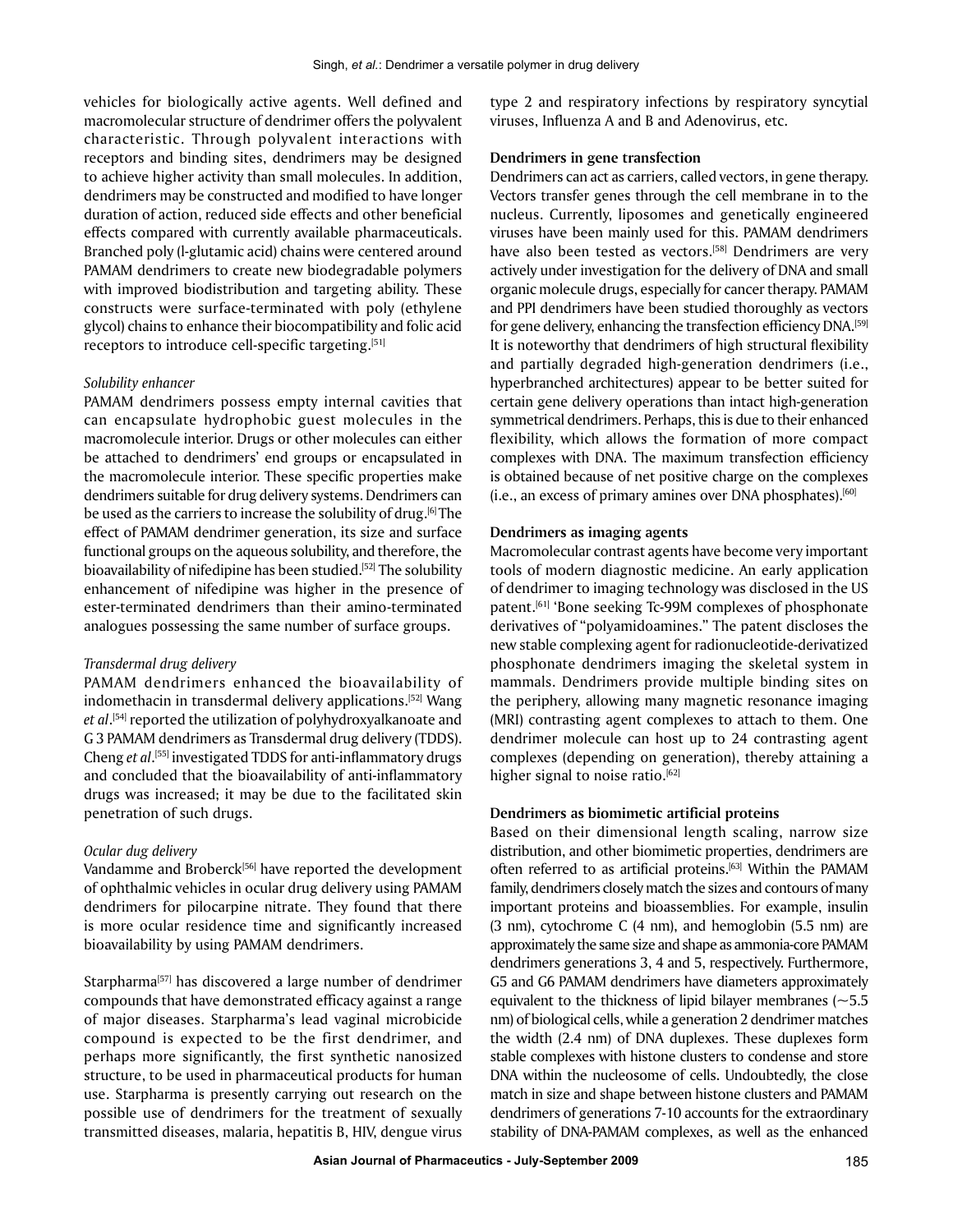gene expression observed for these histone mimics compared with lower generation  $(G = 1-5)$  PAMAM dendrimers.

#### **Miscellaneous**

#### *Catalysis and reaction sites*

Dendrimers have nanoscopic cavities that act like a microenvironment for molecular reactions. The cavities provide nanoscale reactor sites for catalysis. There are two possible catalytic sites being investigated, one at core and the other at the surface.[64]

#### *Nanocomposites*

It was discovered that PAMAM dendrimer forms stable interior nanocomposites with metal cations, zerovalent metals, other electrophilic ligands and semiconductor particles. These materials are actively being investigated in electronics, optoelectronics.<sup>[65]</sup>

#### *Nanodevices*

The characteristic nontoxicity of PAMAM dendrimers to biological systems makes their biocompatibility considerably greater than that of many other materials currently researched for use as controlled, chemotherapeutic drug delivery systems.[66] The multifunctionality and biocompatibility of dendrimer-based nanodevices are crucial for the development of targeted drug delivery technology. Multifunctional cancer therapeutic nanodevices have been designed and synthesized using the PAMAM dendrimer as a carrier. Partial acetylation of amine-terminated PAMAM dendrimer can be used to neutralize a fraction of the primary amino groups, provide enhanced solubility of the dendrimer during the conjugation reaction of fluorescein isothiocyanate (FITC) in dimethyl sulfoxide (DMSO), and prevent nonspecific targeting interactions (*in vitro* and *in vivo*) during delivery.

# **Cross linking agent**

Dendritic macromolecules are ideal candidates as cross-linking agents. Newly emerging dendritic cross-linked hydrogels can be made by using multifunctional dendrimers as cross-linking agents. The number and hence the density of the junctions can be controlled by varying the generation of the dendrimer.

# **CONCLUSION**

The high level of control over the architecture of dendrimers, their size, shape, branching length and density, and their surface functionality, makes these compounds ideal carriers in biomedical application such as drug delivery, gene transfection and imaging. The bioactive agents may either be encapsulated into the interior of the dendrimers or they may be chemically attached or physically adsorbed onto the dendrimer surface with the option to tailor the properties of the carrier to the specific needs of the active material and its therapeutic applications. Furthermore, the high density of surface groups allows attachment of targeting groups as well as groups that modify the solution behavior or toxicity of dendrimers. Surface-modified dendrimers themselves may act as nanodrugs against tumors, bacteria, and viruses. This review of biomedical applications of dendrimers clearly illustrates the potential of this new "fourth architectural class of polymers" and substantiates the high optimism for the future of dendrimers in this important field.

#### **REFERENCES**

- 1. Gupta U, Agashe HB, Jain NK. Polypropylene Imine: Dendrimer Mediated Solubility Enhancement: Effect of pH and Functional Groups of Hydrophobes. J Pharm Pharmaceut Sci 2007;10:358-67.
- 2. Devarakonda B, Hill RA, Liebenberg W, Brits M, De Villiers MM. Comparison of aqueous solubilization of practically insoluble niclosamide by polyamidoamine (PAMAM) dendrimers and cyclodextrins. Int J Pharm 2005;300:193-209.
- 3. Devarakonda B, Li N, De Villiers M. Effect of Polyamidoamine (PAMAM) Dendrimers on the *in vitro* release of water-insoluble nifedipine from aqueous gels. AAPS PharmSciTech 2005;6:504-12.
- 4. Liu M, Kono K, Frechet JM. Water-soluble dendritic unimolecular micelles: Their potential as drug delivery agents. J Control Release 2000;65:121-31.
- 5. D`Emanuele A, Jevprasesphant JP, Penny J, Attwood D. The use of a dendrimer propranolol prodrug to bypass efflux transporters and enhance oral bioavailability. J Control Release 2004;95:447-53.
- 6. Milhem OM, Myles C, McKeown NB, D'Emanuele A. Polyamidoamine Starburst dendrimers as solubility enhancers. Int J Pharm 2000;197:239-41.
- 7. Beezer AE, King AS, Martin IK, Mitchel JC, Twyman LJ, Wain CF. Dendrimers as potential drug carriers;encapsulation of acidic hydrophobes within water soluble PAMAM derivatives. Tetrahedron 2003;59:3873-80.
- 8. Khopade AJ, Caruso F, Tripathi P, Nagaich S, Jain NK. Effect of dendrimer on entrapment and release of bioactive from liposomes. Int J Pharm 2002;232:157-62.
- 9. Chauhan AS, Sridevi S, Chalasani KB, Jain AK, Jain SK, Jain NK, *et al.*  Dendrimer-mediated transdermal delivery: Enhanced bioavailability of indomethacin. J Cont Rel 2003;90:335-43.
- 10. Asthana A, Chauhan AS, Diwan PV, Jain NK. Poly (amidoamine) (PAMAM) Dendritic Nanostructures for Controlled Site-specific Delivery of Acidic Anti-Inflammatory Active Ingredient. AAPS PharmSciTech 2005;13:200-8.
- 11. Bhadra D, Bhadra S, Jain S, Jain NK. A PEGylated dendritic nanoparticulate carrier of fluorouracil. Int J Pharm 2003;257:111-24.
- 12. Tomalia DA. Dendritic macromolecules: Synthesis of starburst dendrimers. Macromolecules 1986;19:2466-7.
- 13. Kim C. Advanced pharmaceutics: Physicochemical principles. New York: CRC Press;p. 409-12.
- 14. Esfand R, Tomalia DA. Poly (amidoamine) (PAMAM) dendrimers: From biomimicry to drug delivery and biomedical applications. Drug Discov Today 2001;6:427-36.
- 15. Chauhan AS, Jain NK, Diwan PS, Khopade AS. Solubility enhancement of indimethacin with PAMAM dendrimer and targeting to inflammatory regions of arthritic rats. J Drug Targeting 2004;12:575-83.
- 16. Tomalia DA. Birth of a new macromolecular architecture: Dendrimers as quantized building blocks for nanoscale synthetic polymer chemistry. Prog Polym Sci 2005;30:294-324.
- 17. Jain NK. Advances in controlled and novel drug delivery: Delhi: CBS Publishers and Distributors;2000. p. 361-70.
- 18. Available from: http://www.dnanotech.com. [last accessed January 2006].
- 19. Available from: http://www.pubmed.com. [last accessed March 2000].
- 20. Available from: http://www.uspto.gov. [last accessed September 2005].
- 21. Rutt SJ, Maebus SB. 3rd annual BBC conference on nano/bio convergence. Cambridge;Foley and Lardner LLP;2004. p. 1-5.
- 22. Pushkar S, Philip A, and Pathak K. Dendrimers: Nanotechnology derived